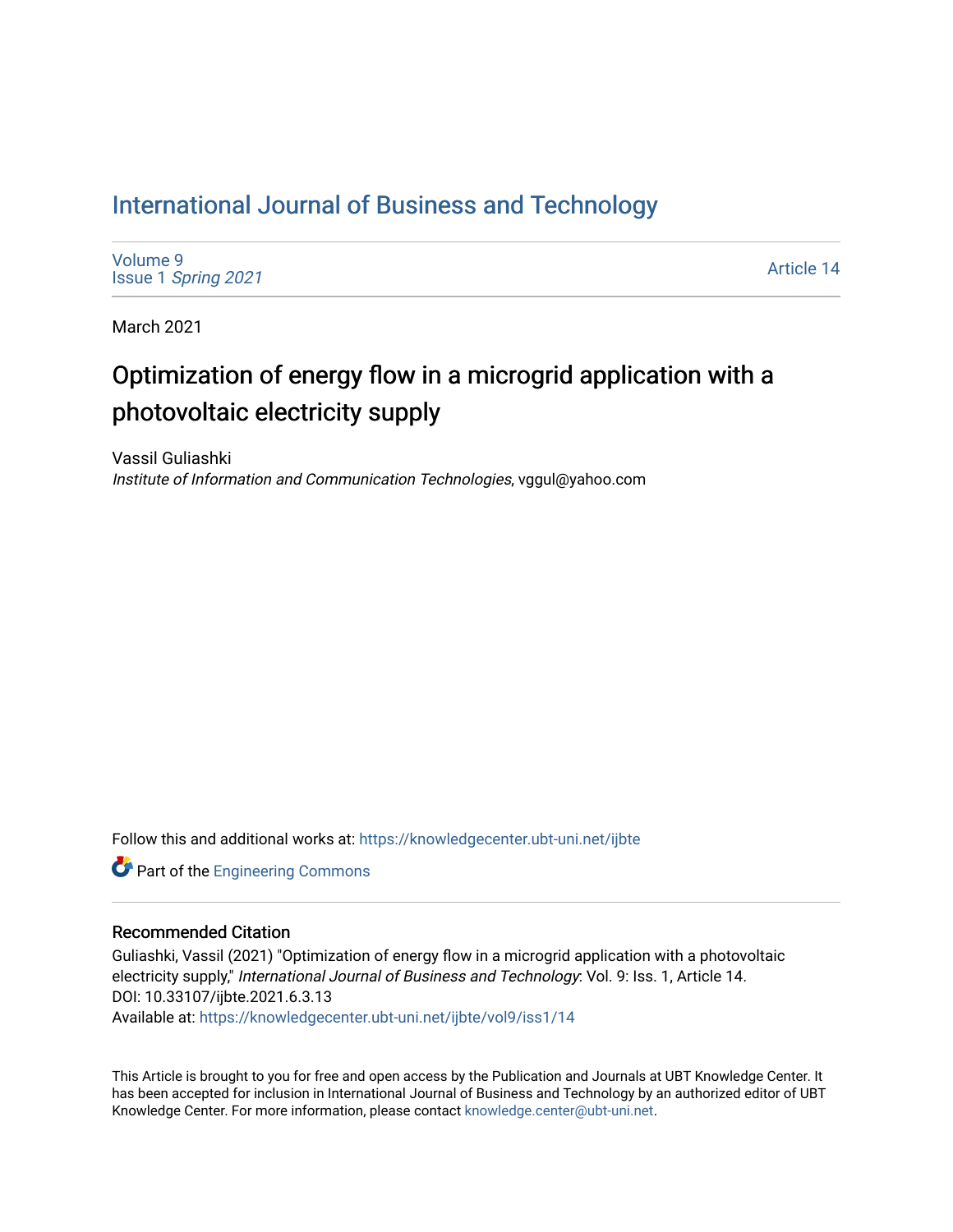## **Optimization of energy flow in a microgrid application with a photovoltaic electricity supply**

Vassil Guliashki $^{1\boxtimes}$  [\[0000-0003-3221-7469\]](https://orcid.org/0000-0003-3221-7469), Egzon Salihu<sup>2</sup> and Galia Marinova3 [\[0000-0002-8804-5662\]](https://orcid.org/0000-0002-8804-5662)

<sup>1</sup> Institute of Information and Communication Technologies - Bulgarian Academy of Sciences, Sofia 1113, Acad. G. Bonchev str. 2, Bulgaria <sup>2</sup> University for Business and Technology (UBT), Prishtina, Kosovo

<sup>3</sup> Technical University of Sofia, Sofia 1000, Kl. Ohridski Blvd. 8, Bulgaria  $1$ vggul@yahoo.com, $2$ [es44550@ubt-uni.net](mailto:es44550@ubt-uni.net), $3$ gim@tu-sofia.bg

**Abstract.** Microgrids can be powered using wind turbines, generators, batteries, or solar panels. In case of emergency, a microgrid provides backup from the main grid in times of crisis like storms or power outages, also it can be used to reduce the energy consumption from the main grid. This paper presents optimization of a battery schedule in a microgrid application when it is used in a gridconnected mode (connected to the main grid) with a photovoltaic electricity supply, battery and inverter. The data used for the problem formulation include the photovoltaic energy production in 24 hours for 3000 houses of California state with solar panel power output 27 MW, and 32,4 MW, battery capacity with 100MWh, 150MWh, and 200MWh. One objective function with six different scenarios is used to test the problem for minimization of the consumed energy from the main grid in a summer day. The same simulations are performed for a winter day also. The MATLAB solver *fmincon* from Optimization Toolbox is used for the calculations. The data about the consumption of the houses is taken from nanoHUB platform, and the production results of the solar panels are from GridLab-D tool. The obtained results show that a reduction of energy costs for the end user can be achieved by means of optimal battery schedules, as well as that the energy consumption from the main grid can be minimized. The presented approach is promising and it can be applied successfully to real microgrids.

**Keywords:** Microgrids,Energy Scheduling Optimization, Models & Simulation, MATLAB, GridLab-D, nanoHUB.

## **1 Introduction**

A microgrid is a local energy grid that generates electricity through a combination of renewable energy sources (RES). Microgrid integrates various distributed generators, energy storage equipment, control devices and energy consumers. It can operate in both grid-connected mode and island mode (disconnected from the main grid). Microgrids are expected to become part of the next evolution level of electric power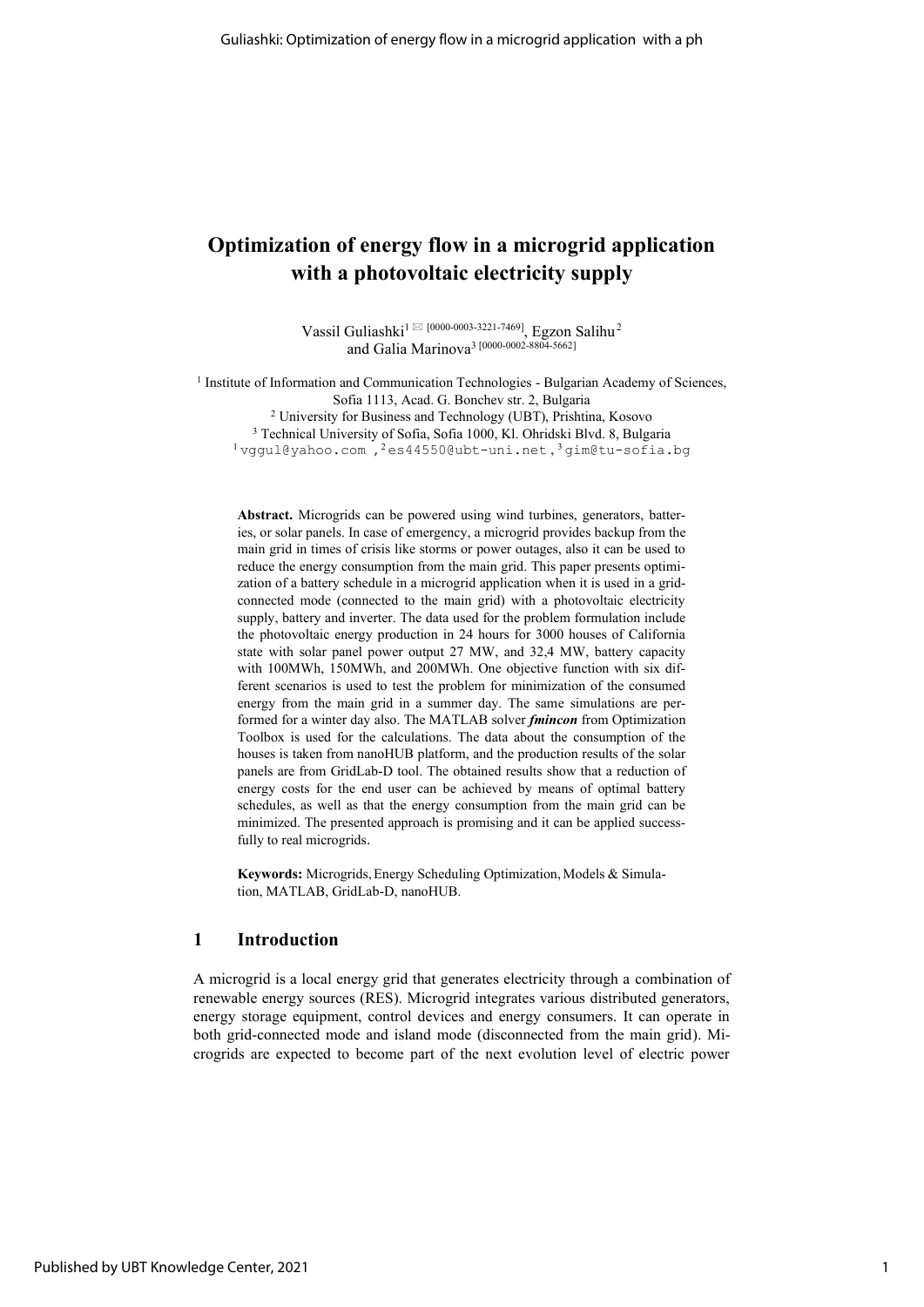system [2]. The microgrids are especially important for the robust energy infrastructure capable to withstand the weather anomalies [3]. They are designed to achieve a low-polluting economy and a better adaptation to the global climate changes [4]. The microgrid should be robust in controlling demand, supply, voltage and frequency [1]. There is a lot of research devoted to optimize the configuration of the microgrid [5]. The life time of the energy storage system must be taken into account. The energy consumers would like to have high quality electricity on a low (reasonable) price. Optimization of consumption energy is a very good way to impact energy costs.

This article builds a mathematical model of a microgrid in a grid-connected mode and analyzes the effect of increasing the capacity of the battery system on electricity consumption, respectively on the price of electricity consumed. In addition, the effect of increasing the area of the photovoltaic system by 20% was studied. The formulated optimization tasks are solved by means of the *fmincon* solver of MATLAB, which allows any kind of constraints.

## **2 The experimental microgrid setup**

The microgrid considered here operates in a grid-connected mode (connected to the main grid) through a Point of common coupling (PCC). In case it should operate in an island mode, an additional generator (for example a diesel generator) should be connected with the microgrid in order to produce the necessary electricity covering the lack of energy in some time periods. The experimental microgrid uses a photovoltaic system as RES. The photovoltaic system includes a group of solar panels and an inverter. The area of solar panels for 3 houses is set to  $1500$  ft<sup>2</sup>, value which corresponds to a produced power with peak around 25-30 kW. Additionally an energy storage (group of batteries) is also interconnected to the microgrid through a DC/AC bi-directional inverter (see Fig. 1).



**Fig. 1.** The experimental microgrid setup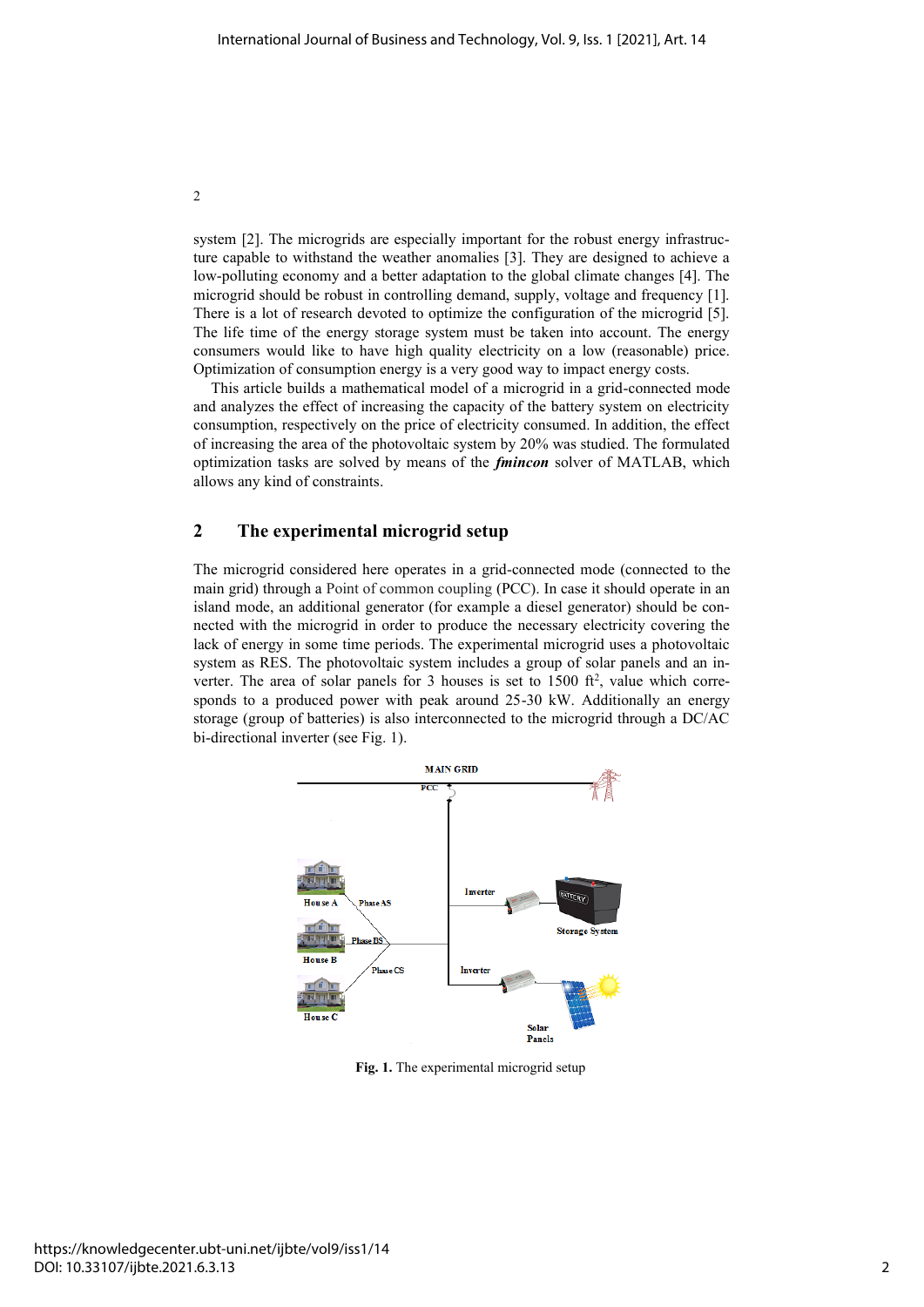The schedule of charge/discharge of the batteries can be optimized based on an objective function connected to the microgrid. This optimization makes the studied microgrid a *smart* microgrid. The constraints in the optimization task should take into account the behavior of the loads and the energy production by the RES. The microgrid on Fig. 1 is composed by a group of three houses, but for the formulated optimization tasks in this study an application including 3000 houses is considered. The data about the consumption of the houses are taken from nanoHUB platform [6]. The data used for the photovoltaic energy production in 24 hours for the considered 3000 houses are for California state with solar panel power output 27 MW, and 32,4 MW (for area of solar panels enlarged by 20%). The battery system capacity can vary with values 100MW, 150MW, and 200MW. Hence there are six possible scenarios for a summer day data. The same simulations are performed for a winter day also.

The production of solar panels is obtained from the site of GridLab-D - tool (see [http://www.gridlabd.org/\)](http://www.gridlabd.org/). For the optimization the solver "*fmincon*" from "Optimization Toolbox" of the software environment MATLAB is used.

## **3 Battery scheduling optimization tasks**

#### **3.1 Task 1: Energy optimization of battery schedule**

The data in this study is used only as a demonstration of the potential of the optimization approach. In case that there are available correct forecasted data for the RES production and houses consumption, the behavior of the microgrid can be forecasted one day before, and the schedule of the battery system can be optimized. By solving this task day by day, it will be possible to optimize the microgrid energy for the whole year. The time interval for the optimization task formulation is one day and one night (24 hours). It will be divided in 24 time steps, each with 1 hour length. The corresponding optimization task is presented in the form:

$$
\min F1 = \sqrt{\sum_{i=1}^{24} [(H(i) - PV(i) - x(i)) * \Delta t_i]^2}
$$
 (1)

subject to:

$$
-P_{bt\_max} \leq x(i) \leq +P_{bt\_max} \tag{2}
$$

$$
SOC_{min} \leq SOC(i) \leq SOC_{max} \tag{3}
$$

$$
\sum_{i=1}^{24} x(i) = 0; \quad i = 1,...,24; \tag{4}
$$

where:  $H(i)$  is the power absorbed by the houses during the step "*i*" [MW];  $PV(i)$  is the power delivered by photovoltaic panels during the step "*i*" [MW]; *x(i)* is the power delivered by the battery system during the step "*i*" [MW], and  $\Delta t_i$  is the time step [h]. *Pbt max* is the maximum power that the battery system can deliver/absorb [MW]; *SOC(i)* is the State Of Charge of the battery during the hour "*i*" [%] *SOCmin* = lower limit for the State Of Charge of the battery [%] *SOCmax* = upper limit for the State Of Charge of the battery [%]. In this study  $SOC_{min} = 20\%$ , and  $SOC_{max} = 100\%$  respectively.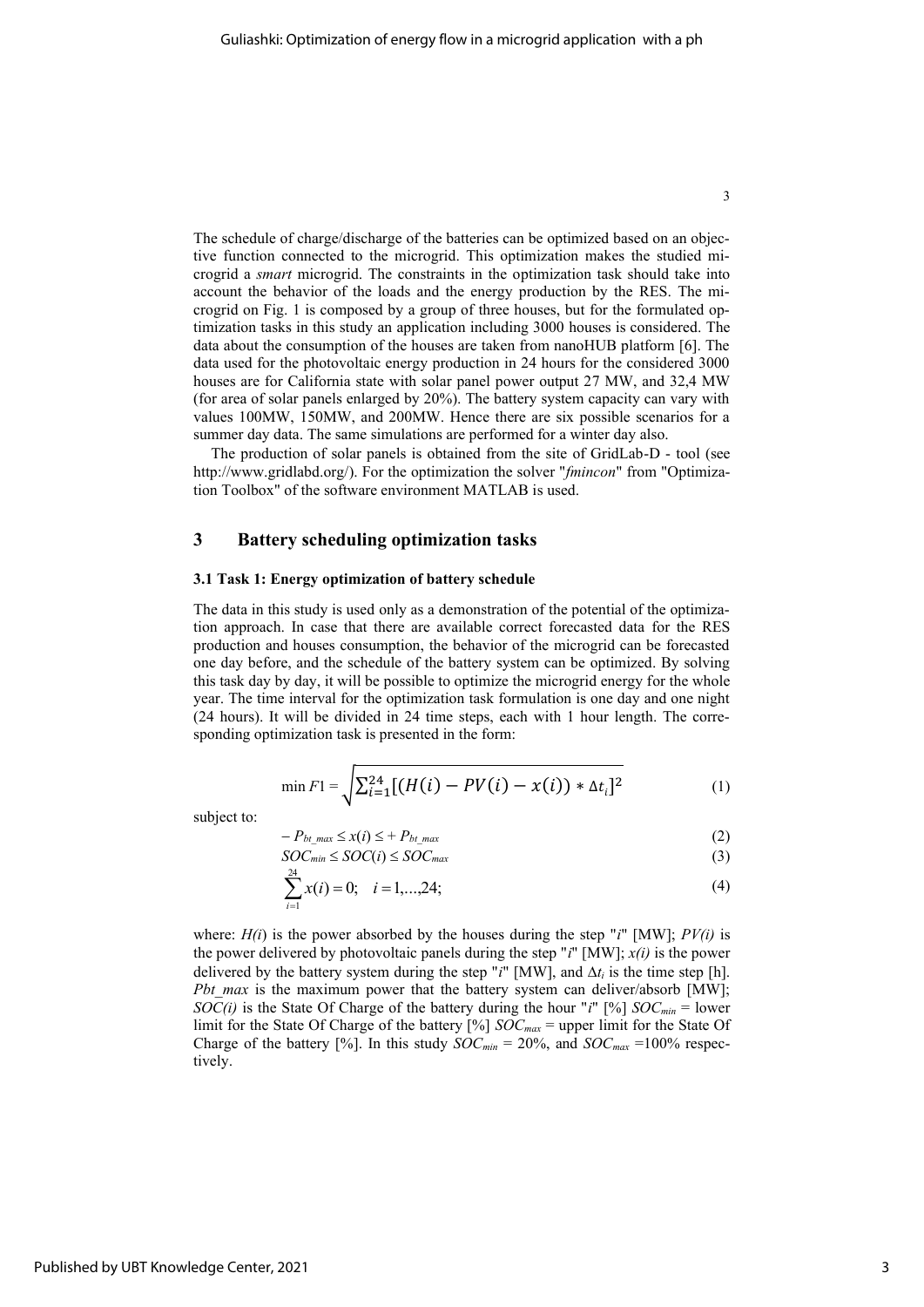The  $x(i)$  is considered negative when the battery is charging, and positive when the battery is discharging. Therefore, the equation (2) represents the power limit during the step "*i*", which can be delivered or absorbed by the inverter connected to the battery system; the system cannot supply or absorb a power more than the amount *Pbt\_max*.

The SOC *of* the battery represents the amount of energy stored in the battery system. Therefore, the equation (3) means that, for each time step "*i*", the SOC must be included between a minimum and a maximum value depending from the system used for energy storage and it should agree with the physical limit of maximum SOC of 100%. The SOC is depending of the value of x for each time step; the relation between these variables is as follows [7]:

$$
SOC(i) = SOC(i-1) - \frac{x(i)}{E_{bt \text{ max}}} \Delta t_i
$$
 (5)

*where:*  $SOC(0)$  = Initial charge of the battery (it is an input value for the task). In this optimization task, the initial value of the SOC is fixed to 50%. It means that the battery system is charged to the half of its full charge at the beginning of the optimization. The last constraint, shown in the equation (4), is used in order to get, at the end of the 24h period, the same value of SOC, as at the begin of the period. Therefore, this value can be used as an input for the optimization task of the next day. Other parameters to be defined are the *Pbt\_max*, fixed to 10% of battery system capacity for charging and discharging, and the battery system capacity  $E_{bt\ max}$ , fixed to 100 MWh, or to 150 MWh, or to 200 MWh.

#### **3.2 Task 2: Economic optimization of battery schedule**

The objective function of this optimization task corresponds to the cost value of the energy in a summer/winter day bought by the microgrid from the main grid minus the cost value of the energy in the same period sold by the microgrid to the main grid. It is submitted to the same constraints as in the Task 1, because the characteristics of the microgrid do not have changed. The objective function has he form:

$$
\min F2 = \sum_{i=1}^{24} [(H(i) - PV(i) - x(i)).\Delta t_i]. P(i)
$$
 (6)

where:  $H(i)$  = power absorbed by the houses during the step "*i*" [MW];  $PV(i)$  = power delivered by photovoltaic panels during the step "*i*" [MW];  $x(i)$  = power delivered by battery system during the step "*i*" [MW];  $\Delta t_i$  = time step [h], and  $P(i)$  = buying/selling price during the step "*i*" [\$/MWh]

The value of the price  $P(i)$  is calculated in the same way as in [8].

## **4 Optimization results**

The experiments on the formulated optimization tasks were performed for a summer day, as well for a winter day (see Fig. 2 and Fig. 3) for the 6 scenarios, mentioned in Section 2 by means of the *fmincon* solver of MATLAB.

In case the area of solar panels used is not enlarged ( $PV = 100\%$ ), the following data are used: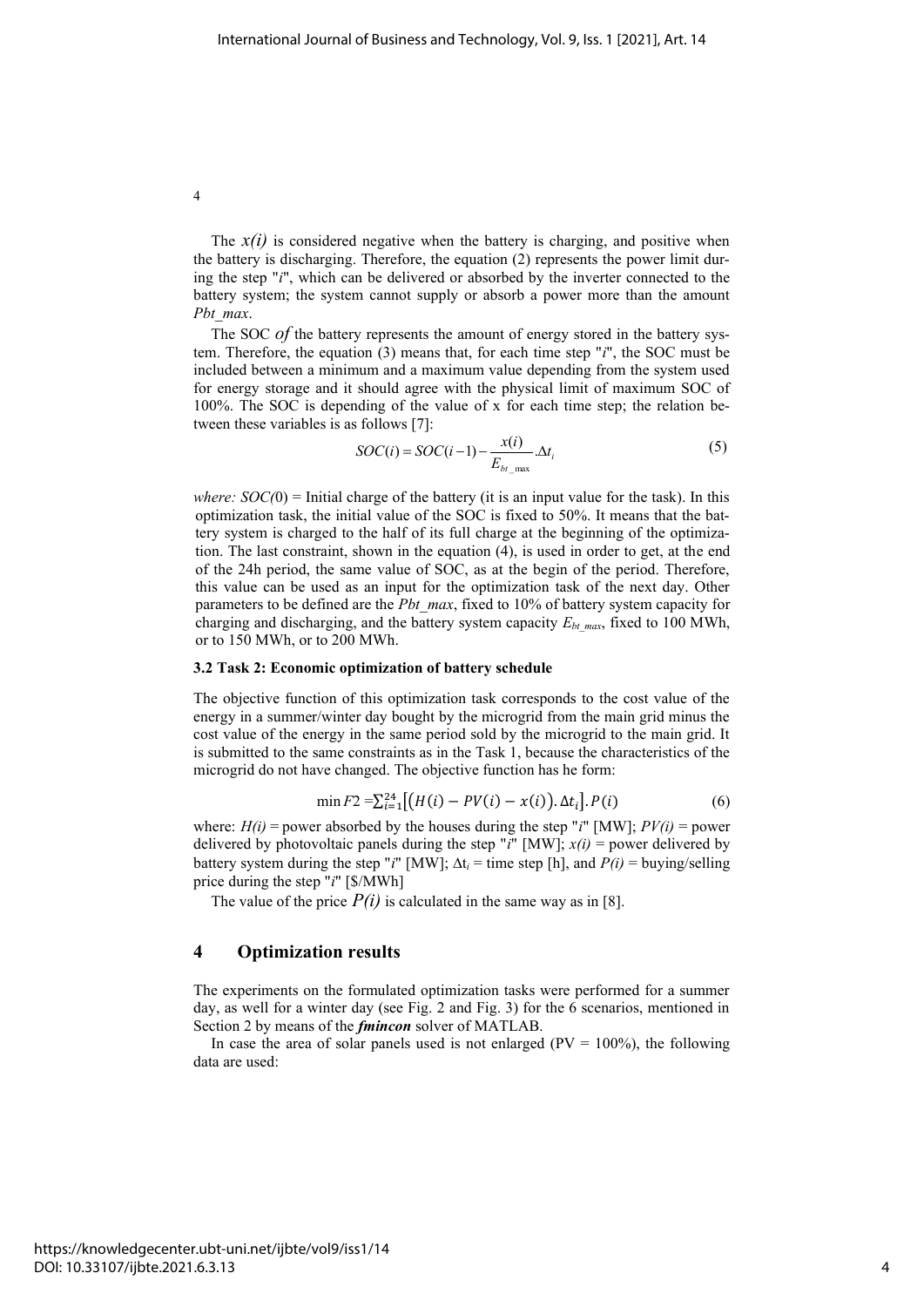

The experimental results for the summer day are summarized in Table 1.

| PV [MW]        | $E_{bt}$ max [MWh]  | $F1$ [MW]    | <b>Iterations</b> |
|----------------|---------------------|--------------|-------------------|
| 100%           | 100                 | 28.872151    | 57                |
| 100%           | 150                 | 25.160954    | 28                |
| 100%           | 200                 | 24.826380    | 21                |
| 120%           | 100                 | 23.873894    | 40                |
| 120%           | 150                 | 17.660724    | 31                |
| 120%           | 200                 | 16.670429    | 15                |
|                |                     |              |                   |
| <b>PV</b> [MW] | $E_{bt\_max}$ [MWh] | $F2$ [S]     | <b>Iterations</b> |
| 100%           | 100                 | 15081.367316 | 17                |
| 100%           | 150                 | 15081.367311 | 13                |
| 100%           | 200                 | 15081.367308 | 8                 |
| 120%           | 100                 | 10633.481671 | 10                |
| 120%           | 150                 | 10126.843151 | 13                |

**Table 1.** Optimization results for a summer day

The optimization process for the last scenario *is presented in Fig. 4, and Fig.5.*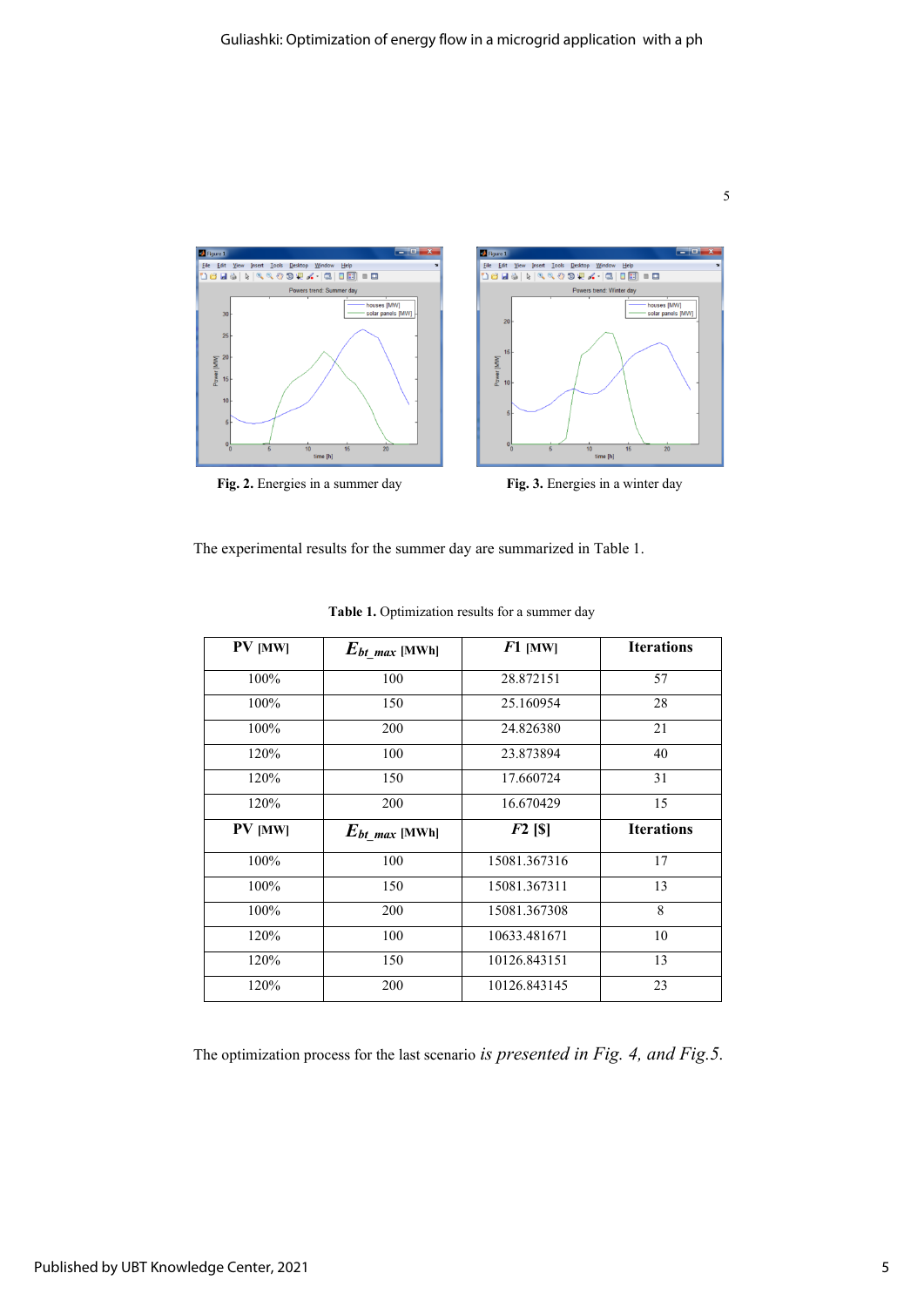





**Fig. 4.** Optimization of *F*1 (summer day) **Fig. 5.** Optimization of *F*2 (summer day)

The experimental results for the winter day are summarized in Table 2.

| PV [MW]        | $E_{bt}$ max [MWh] | $F1$ [MW]    | <b>Iterations</b> |
|----------------|--------------------|--------------|-------------------|
| 100%           | 100                | 27.276043    | 41                |
| 100%           | 150                | 25.606384    | 25                |
| 100%           | 200                | 25.606384    | 17                |
| 120%           | 100                | 25.616398    | 44                |
| 120%           | 150                | 20.963290    | 40                |
| 120%           | 200                | 20.809397    | 15                |
| <b>PV</b> [MW] | $E_{bt}$ max [MWh] | $F2$ [S]     | <b>Iterations</b> |
| 100%           | 100                | 15555.198600 | 14                |
| 100%           | 150                | 15555.198591 | 10                |
| 100%           | 200                | 15555.198584 | $\overline{7}$    |
| 120%           | 100                | 13893.212055 | 13                |
| 120%           | 150                | 12641.156431 | 9                 |
| 120%           | 200                | 12641.156424 | 12                |

Table 2. Optimization results for a winter day

The optimization process for the last scenario *is presented in Fig. 6, and Fig.7.*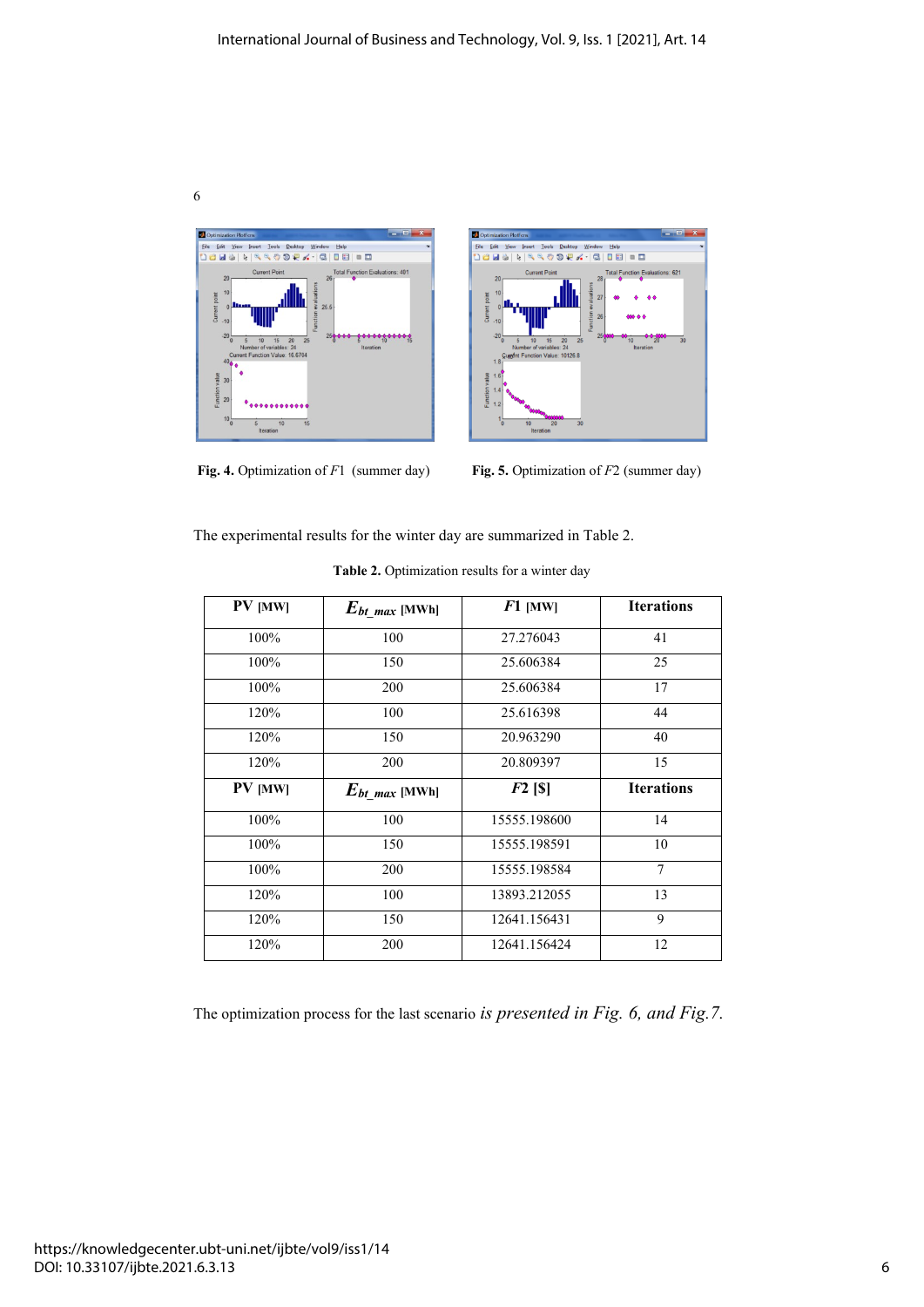



**Fig. 6.** Optimization of *F*1 (winter day) **Fig. 7.** Optimization of *F*2 (winter day)

## **5 Conclusions**

The obtained results show that the presented optimization approach can be very useful. The best considered scenario with  $PV = 120\%$  and  $E_{bt \text{ max}} = 200$  MWh demonstrates compared to the worst scenario with  $PV = 100\%$  and  $E_{bt \, max} = 100$  MWh that in a summer day the energy consumption can be reduced from 100% to 57,74%, and the price of the electricity purchased from the main grid can be reduced from 100% to 67,15%. In a winter day the energy consumption can be reduced from 100% to 76,29%, and the price of the electricity purchased from the main grid can be reduced from 100% to 81,27% correspondingly. These results are possible at the expense of increased investment for the battery system and for the photovoltaic system. In case the prices of the batteries and of the solar panels become low enough, the solutions obtained by this approach can be used in practice.

#### **Acknowledgment**

This study is partly supported by the Bulgarian National Science Fund − the project "*Mathematical models, methods and algorithms for solving hard optimization problems to achieve high security in communications and better economic sustainability*", Grant No: KP-06-N52/7, and by the CEEPUS network CIII-BG-1103-06-2122.

#### **References**

- 1. Ahourai F., M. A. Al Faruque, (2013), "Grid Impact analysis of a Residential Microgrid under Various EV Penetration Rates in GridLab-D", Technical Report, TR 13-08, July 2013. http://cecs.uci.edu/files/2013/07/TR-13-08.pdf
- 2. Gamarra C., J. M. Guerrero, (2015), "Computational optimization techniques applied to microgrids planning", *Renewable & Sustainable Energy Reviews*, Aalborg University